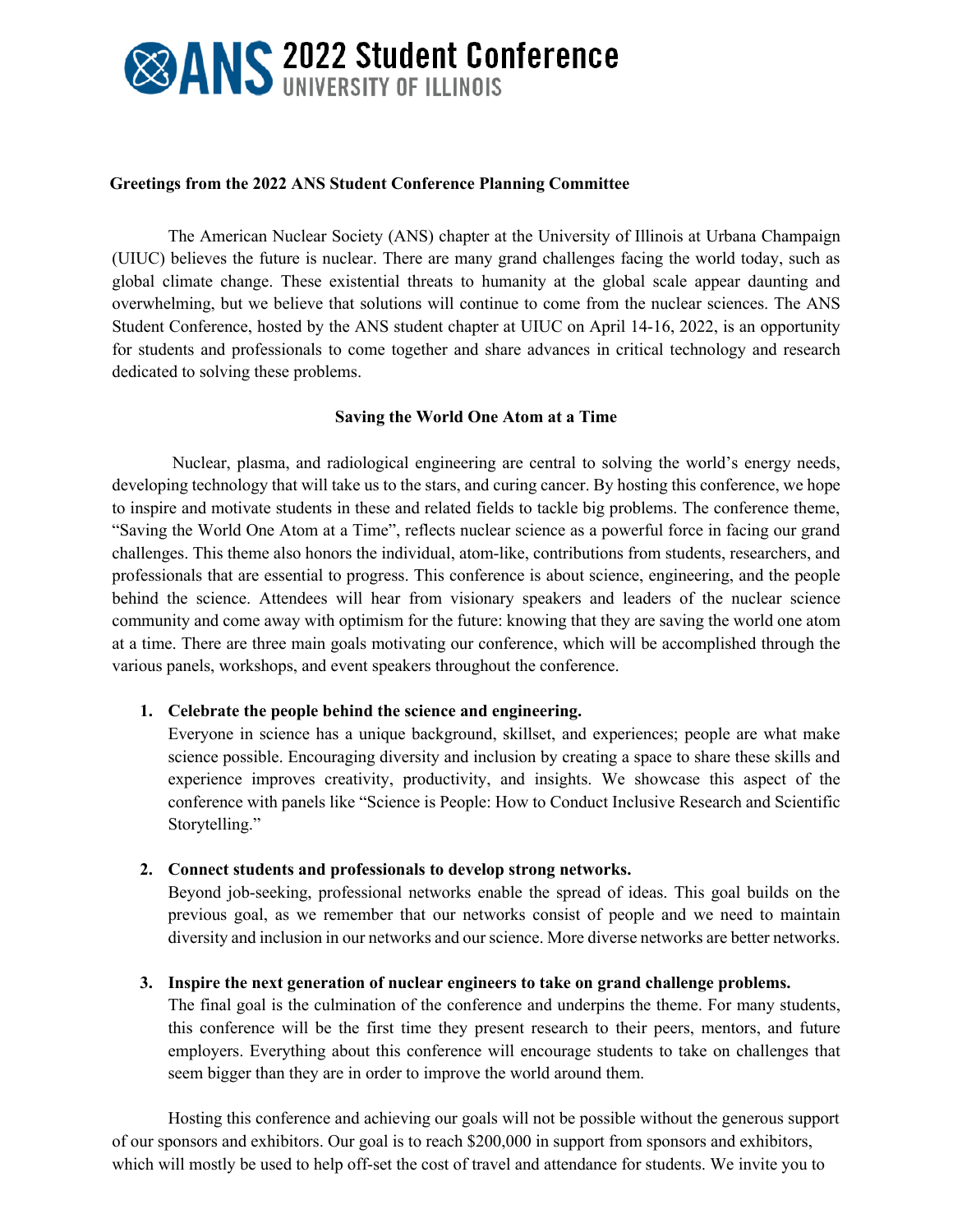# **SANS 2022 Student Conference**

contribute to helping this conference become reality and appreciate anything you are able to provide. Please take some time to review our sponsorship and exhibitor packages listed below to determine which option best fits your organization's needs. We look forward to working with our sponsors and exhibitors to create the best possible experience for all parties and working together to save the world one atom at a time.

Sincerely,

Jerusy Motter

 $\beta$ are

Sam Dotson General Chair

Jeremy Mettler Technical Chair

Amanda Bachmann DEI & Sponsorship Chair

### **Benefits of Supporting the Conference**

The annual ANS Student Conference is the premier event for students in the nuclear field. Hundreds of students attend the conference each year, looking to grow academically, socially, and professionally. The conference presents a unique opportunity to share research, tour facilities, attend workshops, and more while forming relationships with their peers and industry professionals. The conference would not be possible without the support of conference sponsors and exhibitors, and their generosity is compensated. Sponsors and exhibitors are given an excellent opportunity to gain exposure and connect with some of the most brilliant and passionate students in the nuclear sciences.

A variety of sponsorship and exhibitor benefits are offered, with a wide range of levels and benefits to fit the needs of your organization. Brand placement is offered in many different forms, from t-shirt logo options to advertisements in conference programs. Conference events are available to be named for those that wish to support the conference, including lunches, panels, coffee breaks, and social events. The ANS Student Conference Career Fair plays an important role in the professional development of students attending the conference, and booths are available to sponsors and exhibitors.

Sponsorship and exhibitor levels are given titles symbolizing the contribution that our sponsors and exhibitors make to the ANS Student Conference. Whether your organization chooses to be a contributor, world savior, or anything in between, sponsors and exhibitors should pride themselves in the fact that they are making a significant contribution to the development of the nuclear professionals of tomorrow.